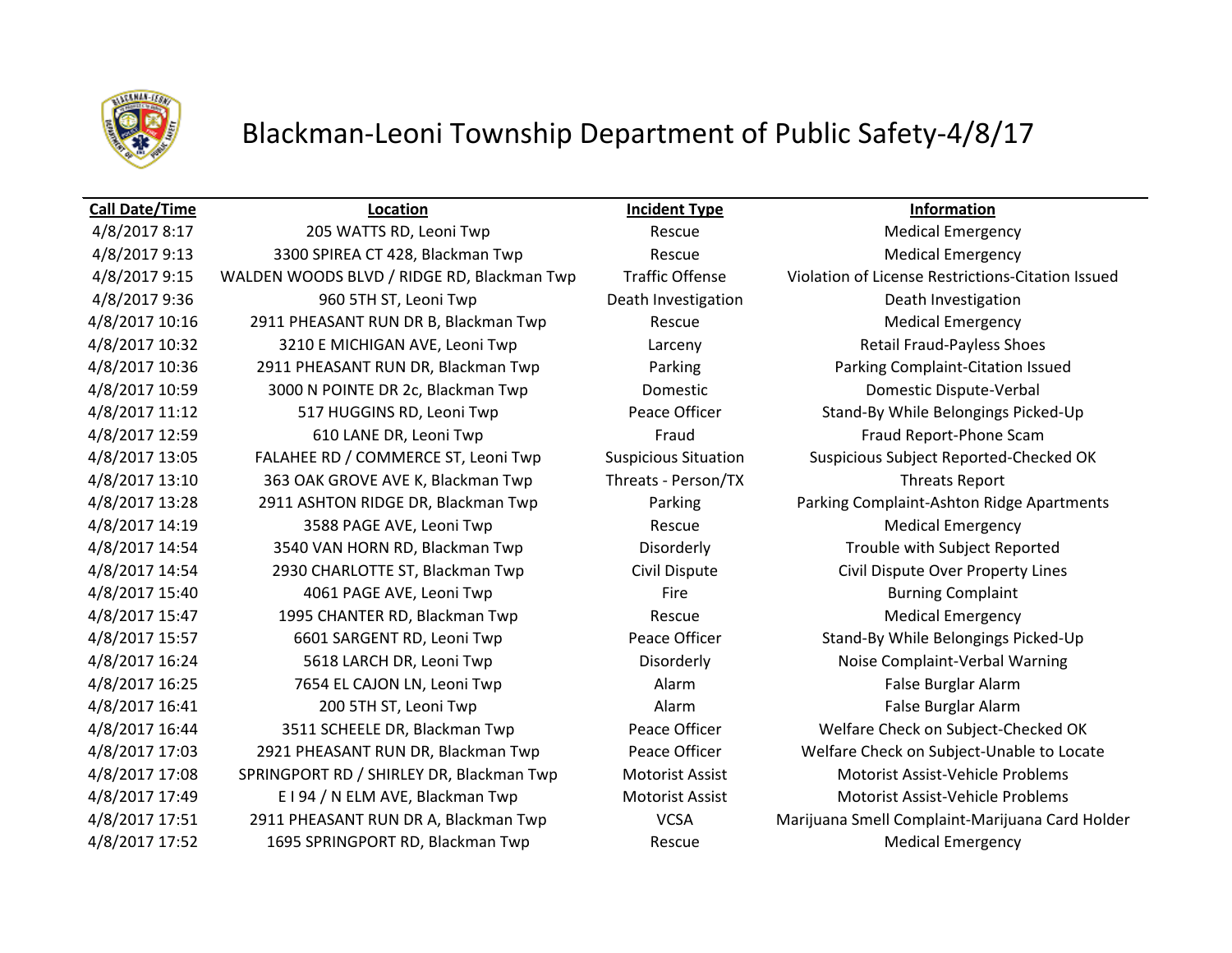

## Blackman-Leoni Township Department of Public Safety-4/8/17

### **Call Date/Time Location Incident Type Information**

4/8/2017 18:32 2900 HERITAGE BLVD 324, Blackman Twp Rescue Medical Emergency 4/8/2017 18:46 AIRPORT RD / W ARGYLE ST, Blackman Twp Reckless Driving Reckless Driver Reported-Unable to Locate A/8/2017 18:58 2233 S PORTAGE RD, Leoni Twp Rescue Rescue Medical Emergency 4/8/2017 18:59 N DETTMAN RD / E MICHIGAN AVE, Leoni Twp Traffic Offense Speed-Verbal Warning 4/8/2017 19:01 2935 WOODS CIR 1, Blackman Twp Rescue Medical Emergency 4/8/2017 19:14 2931 PHEASANT RUN DR, Blackman Twp Suspicious Situation Suspicious Subject Reported-Checked OK A/8/2017 19:15 6027 ANN ARBOR RD, Leoni Twp Rescue Rescue Medical Emergency 4/8/2017 19:19 4378 BRIGHTON CT, Blackman Twp Suspicious Situation Suspicious Subject Reported-Checked OK 4/8/2017 19:25 2931 PHEASANT RUN DR B, Blackman Twp Domestic Domestic Dispute-Verbal 4/8/2017 19:50 404 SEMINOLE PL, Blackman Twp Rescue Medical Emergency 4/8/2017 19:52 1501 BOARDMAN RD, Blackman Twp Disorderly Trouble with Subjects-Outback Steakhouse 4/8/2017 20:32 2410 E MICHIGAN AVE, Blackman Twp **Assist Assist Assist to Jackson Police Department** 4/8/2017 20:46 1700 W MICHIGAN AVE, Blackman Twp Accident PPDA Private Property Accident-Wal-Mart 4/8/2017 20:53 434 S HARVEY RD, Leoni Twp Fire Fire Burning Complaint 4/8/2017 21:04 W PARNALL RD / S US 127, Blackman Twp Peace Officer Welfare Check on Subjects-Checked OK 4/8/2017 21:11 3300 SPIREA CT, Blackman Twp Rescue Medical Emergency 4/8/2017 21:16 4916 PAGE AVE, Leoni Twp Domestic Domestic Dispute-Verbal 4/8/2017 21:26 3801 CATALPA, Blackman Twp Runaway Juvenile Runaway Reported-Juvenile Located 4/8/2017 21:36 W I 94 / N ELM AVE, Blackman Twp Motorist Assist Motorist Assist-Vehicle Problems 4/8/2017 22:11 2123 LANSING AVE, Blackman Twp Traffic Offense Suspended License-Citation Issued 4/8/2017 22:14 2940 WOODS CIR 7, Blackman Twp Peace Officer Welfare Check on Subject-Checked OK 4/8/2017 23:33 W MICHIGAN AVE / W MAIN ST, Blackman Twp Traffic Offense Fail to Signal Turn-Verbal Warning 4/8/2017 23:41 W GANSON ST / WAYNE ST, Blackman Twp Traffic Offense Defective Equipment-Verbal Warning 4/9/2017 0:46 COOPER RD / THORPE RD, Blackman Twp Accident PDA Car/Deer Accident 4/9/2017 0:54 2388 W MICHIGAN AVE, Blackman Twp Inspection Prop Property Check-Vacant Building

4/8/2017 18:12 560 GILLETTS LAKE RD, Leoni Twp Civil Dispute Civil Dispute-Landlord/Tenant 4/8/2017 21:22 2001 SHIRLEY DR, Blackman Twp Disorderly Disorderly Person-Super 8 Motel-Citation Issued 4/8/2017 23:49 135 AMOS ST, Blackman Twp Suspicious Situation Suspicious Vehicle Reported-Unable to Locate